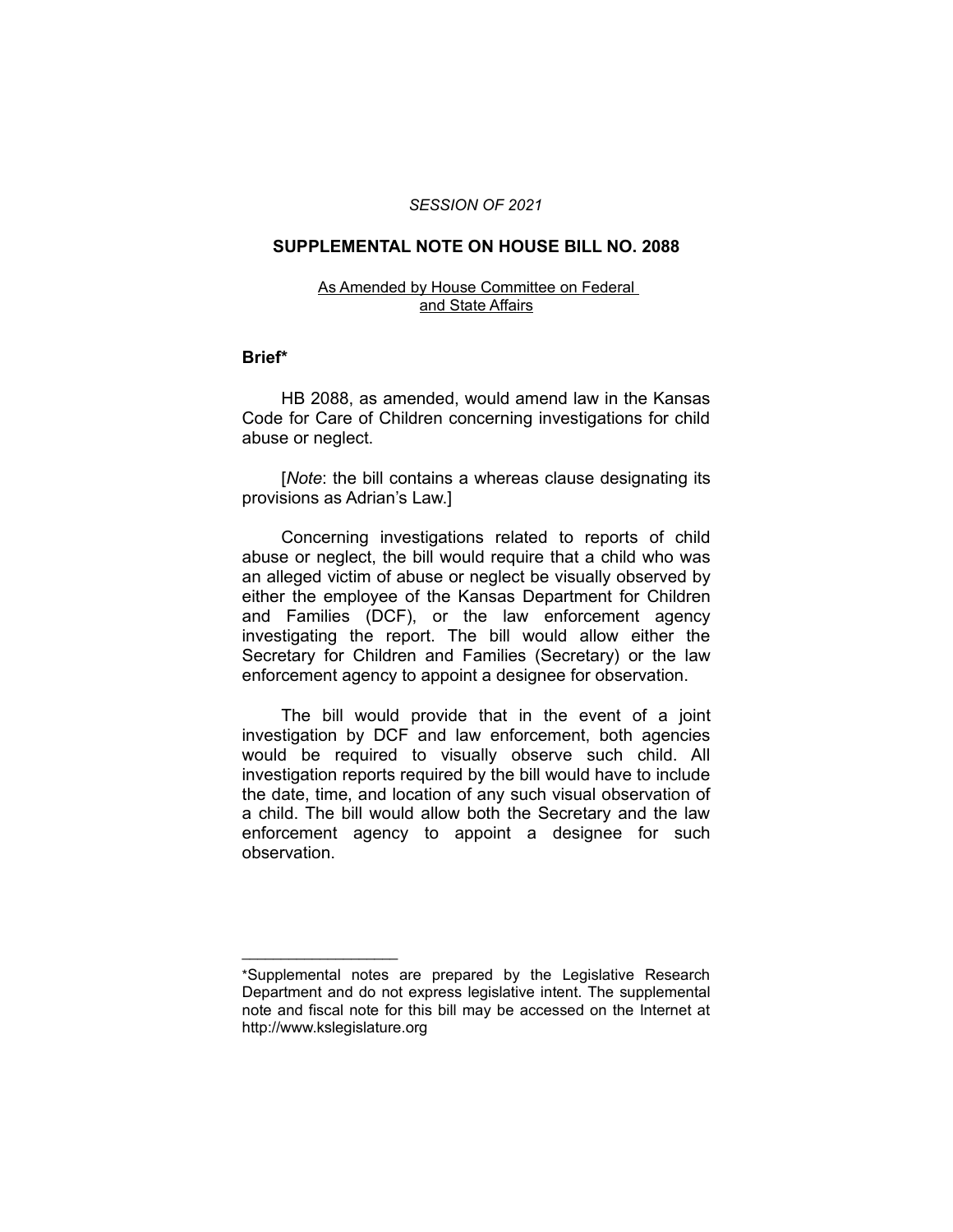# **Background**

The bill was introduced by the House Committee on Federal and State Affairs at the request of Representative Louis Ruiz.

## *House Committee on Federal and State Affairs*

At the House Committee hearing on February 1, 2021, Representative Louis Ruiz, a representative of DCF, and a private citizen testified as **proponents** of the bill, stating that the bill would provide a safeguard to ensure the safety of children who are victims of abuse and neglect. Written-only **proponent** testimony was submitted by representatives of Children's Alliance of Kansas and FosterAdoptConnect.

**Opponent** testimony was submitted by a representative of the Kansas Association of Chiefs of Police, the Kansas Peace Officer's Association, and the Kansas Sheriffs' Association, stating that in some cases law enforcement may lack the legal authority to demand viewing the child. A representative of League of Kansas Municipalities submitted written neutral testimony.

The House Committee amended the bill by adding provisions that would allow a designee of either the Secretary or investigating law enforcement agency to to meet the visual observation requirement.

# **Fiscal Information**

According to the fiscal note prepared by the Division of the Budget on the bill, as introduced, DCF, the Kansas Bureau of Investigation, the Office of Judicial Administration, the Kansas Department for Aging and Disability Services, and the Kansas Department of Corrections indicate that enactment of the bill would not have a fiscal effect on their respective agencies.